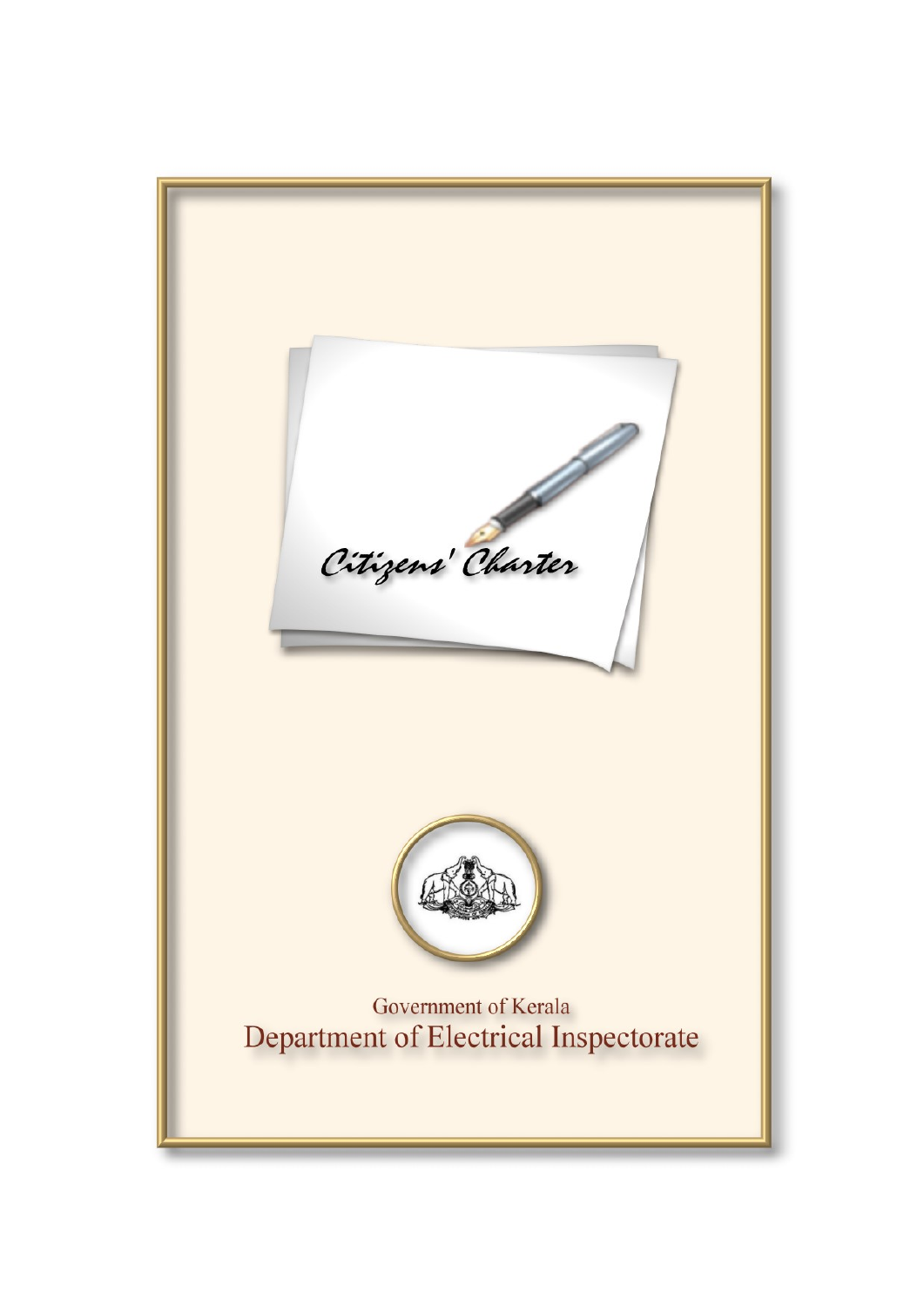

# **Government of Kerala Department of Electrical Inspectorate Citizens' Charter**

# **Need for a Charter**

Department of Electrical Inspectorate has decided to concretise its commitment for citizen friendly administration and transparency. We take immense pleasure in re-dedicating ourselves to serve the people of Kerala by bringing out a Citizens' Charter in this direction. This charter sets out the standard and quality of services that will be provided by the Department of Electrical Inspectorate

# **Our Vision**

Department of Electrical Inspectorate will endeavor to be a model inspectorate in the country providing services to the people in the friendliest way

We are committed to

- Facilitate safe use of electricity through strict implementation of the Electricity Act and Indian Electricity Rules efficiently. effectively and with efficacy
- Implement National and International standards related to electricity
- Monitor closely the new and innovative developments in the field of electrical engineering and impart the advantages to the field
- Satisfy customers' need by providing quality service on time, every time
- Preserve electricity by encouraging the use of energy efficient products and reducing loss of electricity in all phases of its usage.

# **Our Mission**

- Department Of Electrical Inspectorate is entrusted with the task of implementing Electricity Act 2003 / Indian Electricity Rules, 1956 and all rules and regulations related to use of electrical energy and the Kerala Cinema ( Regulation ) Act 1958, Kerala Cinema ( Regulation ) Rules 1988, The Kerala Electricity Duty Act, 1963, Kerala Electricity Duty Rules, 1963, The Kerala State Electricity Surcharge (Levy and Collection) Act 1989 and Quality Control Order 2003and in the state of Kerala.
- All employees of the inspectorate dedicate ourselves to achieve excellence in all our activities with whole hearted cooperation from all the stake holders.
- We will continue our efforts relentlessly for improving our services through implementation of Quality Management system and review of our Citizens' Charter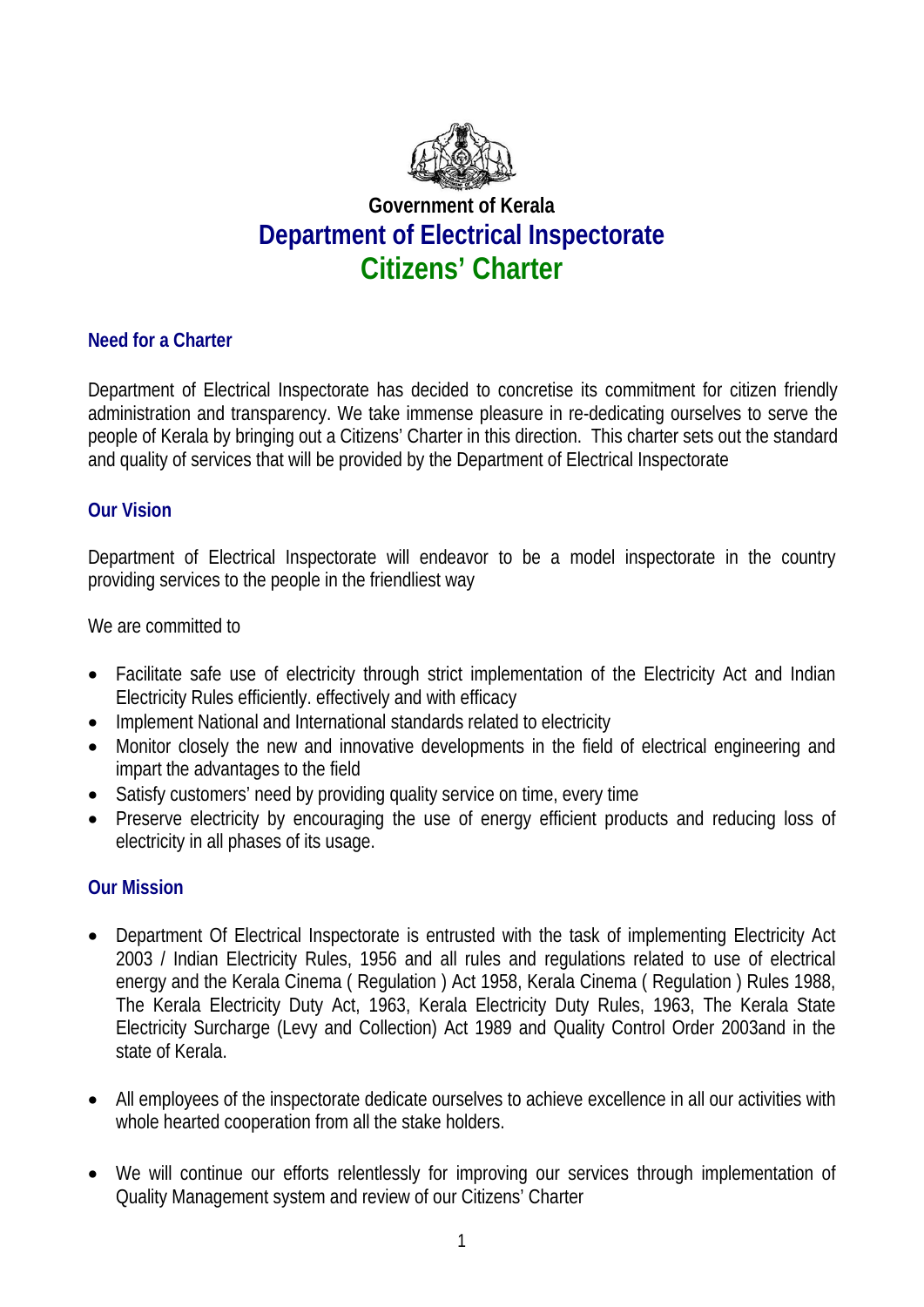# **Objectives of the Charter**

- 1. To place before the public an overview of the organisation.
- 2. To inform the citizens about the kinds of services that the Department provide.
- 3. To state the standards of services delivered

# **About the Department of Electrical Inspectorate**

The Electrical Inspectorate is a Department of the Government of Kerala

It was formed by the Government order vide G.O. (Ms) No. 28 / 68 / PW. Dated 20-10-1968. The Chief Electrical Inspector to Government of Kerala is the Head of the Department. Headquarters is at Thiruvananthapuram. The Department has regional offices in all the Districts. In Ernakulam, Deputy Chief Electrical Inspector is the head of the office, while in other offices, Electrical Inspector is the head.

Chief Electrical Inspector and Accounts Officer of Chief Electrical Inspectorate are designated as the Duty Inspectors as per Kerala Electricity Duty Act 1963 and Kerala Electricity Surcharge (Levy and Collection) Act 1989. The books and records of KSEB and other licencies are inspected by the Officers to verify the amount of duty payable under the above Acts.

Two Boards namely Kerala State Electricity Licensing Board and Board of Examiners for Cinema Operators are functioning under this department

Meter Testing and Standards Laboratory is also functioning under the Department offering calibration and testing facilities for various electrical equipments and meters It is functioning near College of Engineering, Thiruvananthapuram, The department offer technical consultancy also.

There are Nine other Testing Laboratories at Thiruvananthapuram, Kollam, Kottayam, Ernakulam, Thrissur, Kozhikode, Mallappuram, Palakkad and Kannur Districts

# **Services of Department of Electrical Inspectorate**

- **Approval of Electrical Installation**
- All Electrical installation works at the premises of HT/ EHT consumers or such other installations specified in the Indian Electricity Rules 1956, The Kerala Cinema (Regulation) Act 1958 ,The Kerala Cinema (Regulation) Rules 1988. and shall be carried out only after getting prior approval in writing from the Chief Electrical Inspector / Electrical Inspector
- Approval of Schemes is issued from the Electrical Inspectorate after detailed scrutiny of the scheme and all relevant drawings
- **Issue of Safety Certificate**
- The electrical contractor shall carryout the work in accordance with the approved scheme and submit Completion report of works to the Chief Electrical Inspector / Electrical Inspector
- Inspection of work is conducted
- Safety certificate and sanction for Energisation is issued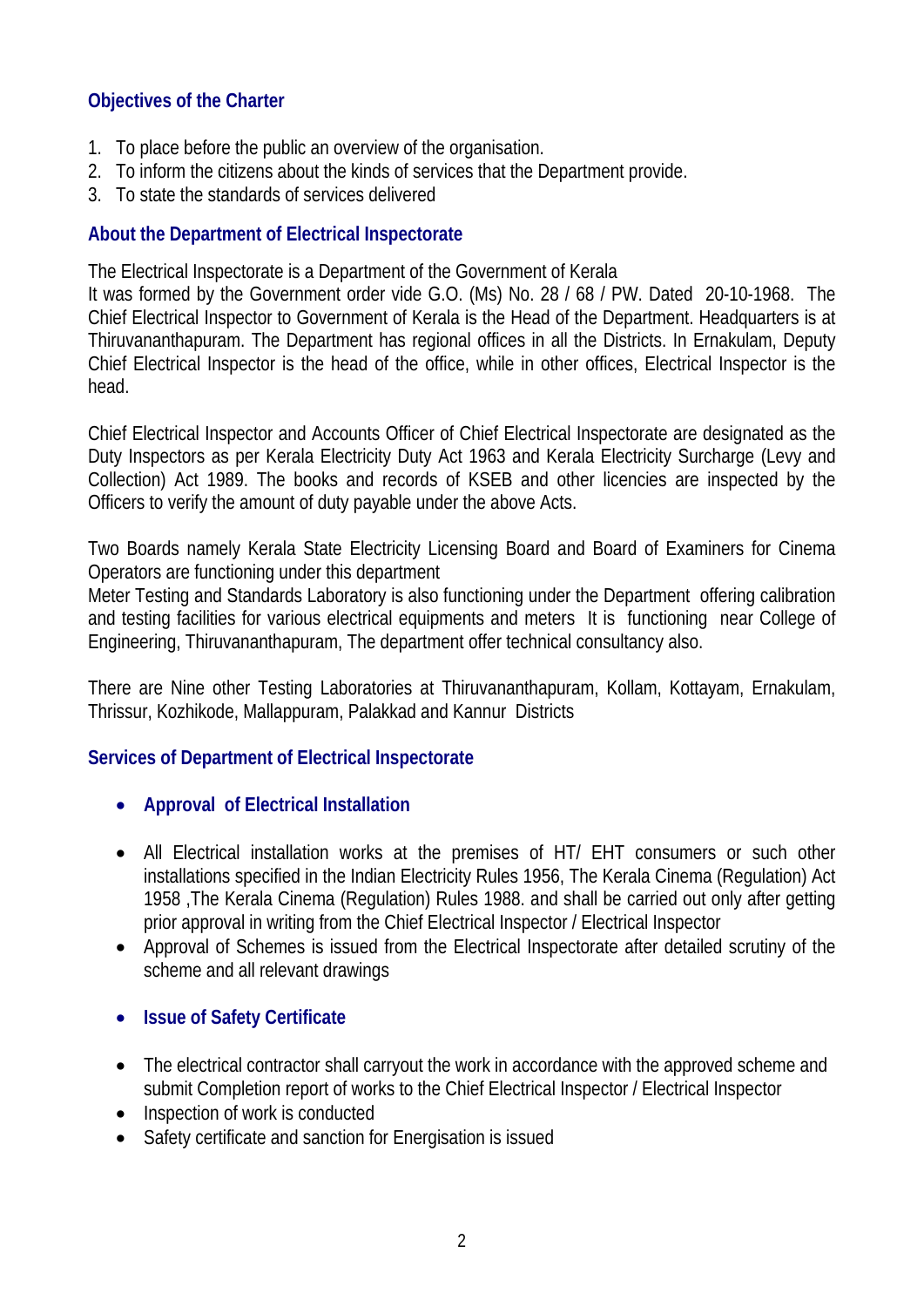- **Periodical Inspection of Electrical Installations**
- Annual Inspection of High Tension and Extra High Tension installations of suppliers, licencees, sanctionees and all consumers
- Annual Inspection of Generators, Lifts, Neon-signs , X-rays,CT Scanners and High rise buildings
- Periodical Inspection of all MV Installations once in two years
- Periodical Inspection of Cinema Theatre installations and issue of safety Certificate
- **Issue of Licence and permit under Kerala State Electricity Licensing Board Rules**
- Issual of Electrical Supervisors Permit and Competency Certificate Grade A & B
- Issual of Electrical Wireman Permit and Electricity Worker Permit
- Issual of Electrical Contractors Licence Class A, B & C
- Conduct of Examinations for Electrical Supervisors and Electrical Wiremen ( to issue Permit and Competency Certificate )
- Renewal of above said Licences / Permits
- Granting of Recognition for institution for conducting Wireman courses
- **Issue of Cinema Operators Licence under Board of Examiners for Cinema Operators**
- Conduct of Cinema Operators Examination and issue of Cinema Operator Permit and Competency Certificate and renewal of the same
- **I. Office of the Chief Electrical Inspector,Department of Electrical Inspectorate**

# **I.A Implementation of Electricity Act 2003 / Indian Electricity Rules, 1956**

- 1. Scrutiny of schemes pertaining to new E.H.T, installations, issue of scheme approval and issue of sanction under Rule 63 of Indian Electricity Rules, 1956.
- 2. Scrutiny of schemes pertaining to new HT Installations of unit transformer capacity 500 kVA and above and issue of scheme approval.
- 3. Issue of sanction for energisation under Rule 63 for HT installation of unit transformer capacity exceeding 1000 kVA.
- 4. Scrutiny of schemes pertaining to new HT installations having furnace and rectifier loads irrespective of capacity.
- 5. Scrutiny of schemes pertaining to HT generators and MV generators of capacity exceeding 250 kVA and issue of scheme approval.
- 6. Issue of sanction for energisation of HT generators.

# **I.B Implementation of Kerala Cinema (Regulation) Act 1958 and Kerala Cinema (Regulation ) Rules 1988**

- 1. Scrutiny of schemes of A/C theatres, issue of scheme approval and D certificate under Rule 12
- 2. Conduct of Cinema Operators Examination and issue of Cinema Operator Permit and Competency Certificate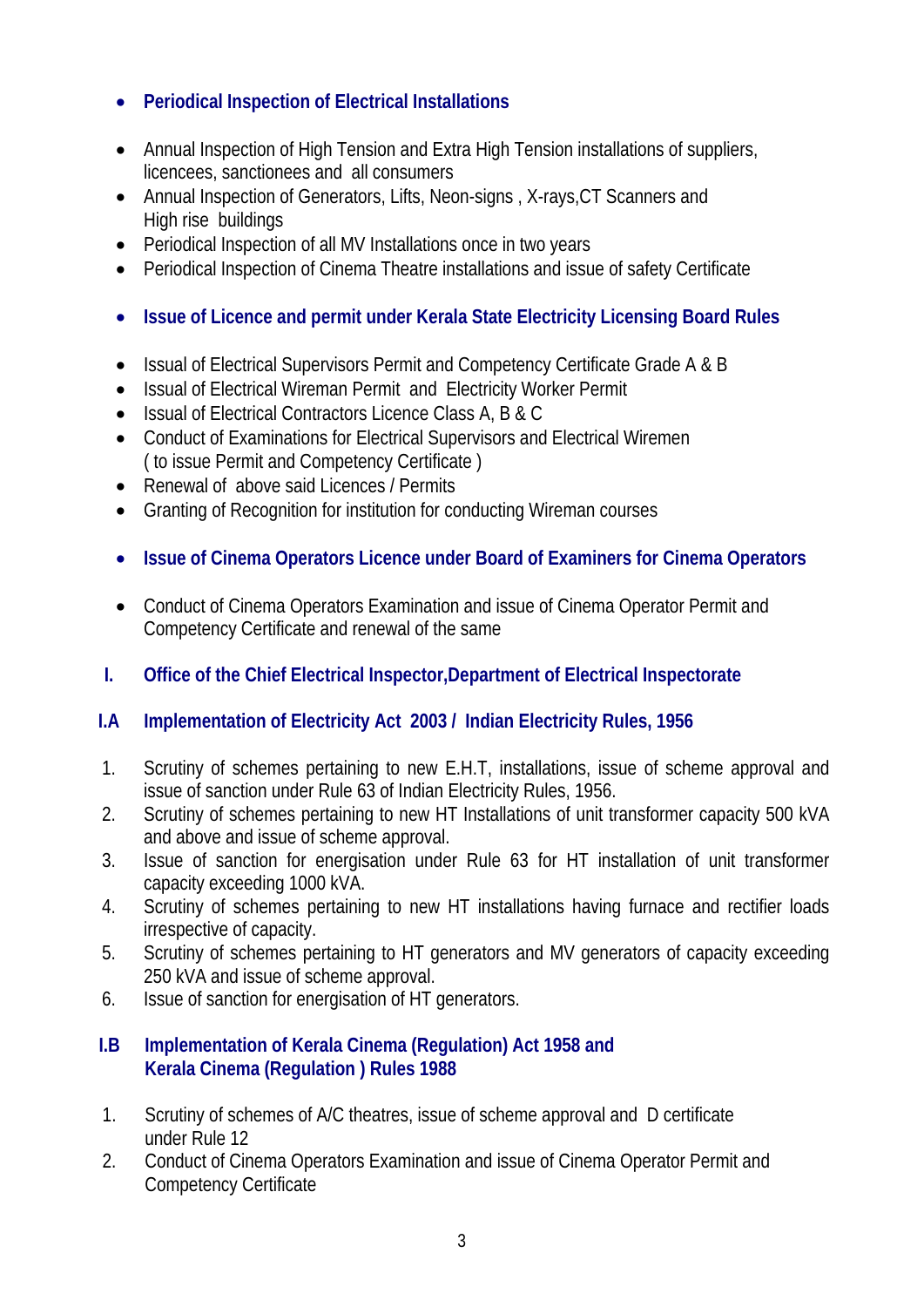# **1.C Implementation of Kerala Electricity Duty Act 1963 and Kerala Electricity Duty Rules 1963 and the Kerala State Electricity Surcharge (Levy and Collection) Act 1989.**

1. Perform all functions under the Kerala Electricity Duty Act / Rules.

# **I.D Implementation of Kerala State Electricity Licensing Board Rules**

- 1 Issual of Electrical Supervisors Permit and Competency Certificate Grade A and B
- 2 Issual of Electrical Wireman Permit and Electricity Worker Permit
- 3 Issual of Electrical Contractors Licence Class A, B & C
- 4 Conduct of Examinations for Electrical Supervisors and Electrical Wiremen( to issue Permit and Competency Certificate )
- 5 Renewal of above said Licences / Permits
- 6 Granting of Recognition for institution for conducting Wireman courses

# **I.E General**

1. All functions that are not specifically delegated to District Office

# **II. District Offices of the Department of Electrical Inspectorate**

# **II.A Implementation of Electricity Act 2003 / Indian Electricity Rules 1956**

- 1. Scrutiny of schemes pertaining to new HT installations of unit transformer capacity below 500 kVA and total capacity not exceeding 750 kVA, issue of scheme approval and sanction for energisation under Rule 63.
- 2. Issue of sanction for energisation under Rule 63 for installation of unit transformer capacity up to and including 1000 kVA.
- 3. Issue of sanction for energisation for dry type transformers and unitiised substations (USS) below 500kVA.
- 4. Issue of sanction for energisation for all MV generators up to and including 1MVA.
- 5. Issue of sanction for energisation for sharing of generators by consumers of adjacent properties, which does not involve crossing of public roads.
- 6. Issue of scheme approval and sanction for energisation under Rule 71 and 73 ( X-rays and CT scanners, Neon Signs)
- 7. Scrutiny of schemes pertaining to high-rise buildings, issue of scheme approvals and sanction for energisation subject to limitations explained above.
- 8. Rule 46 inspections of all types of installations and follow up actions.
- 9. Periodical inspection of MV installations.
- 10. Inspection and issue of sanction for energisation for temporary installations, V V I P visits under Section 54 of the Electricity Act 2003
- 11. Scrutiny of the schemes for MV additions and alterations in the premises of HT/EHT consumers and HT additions subject to limitations set under 1.A and HT motor capacity below 500 H.P.
- 12. HT replacement (without capacity change) under all categories in the HT / EHT installations.
- 13. Issue of scheme approval for MV capacitors and HT capacitors of capacity below 500 kVAR.
- 14. Issue sanction for energisation for MV capacitors and HT capacitors of capacity below 500 kVAR.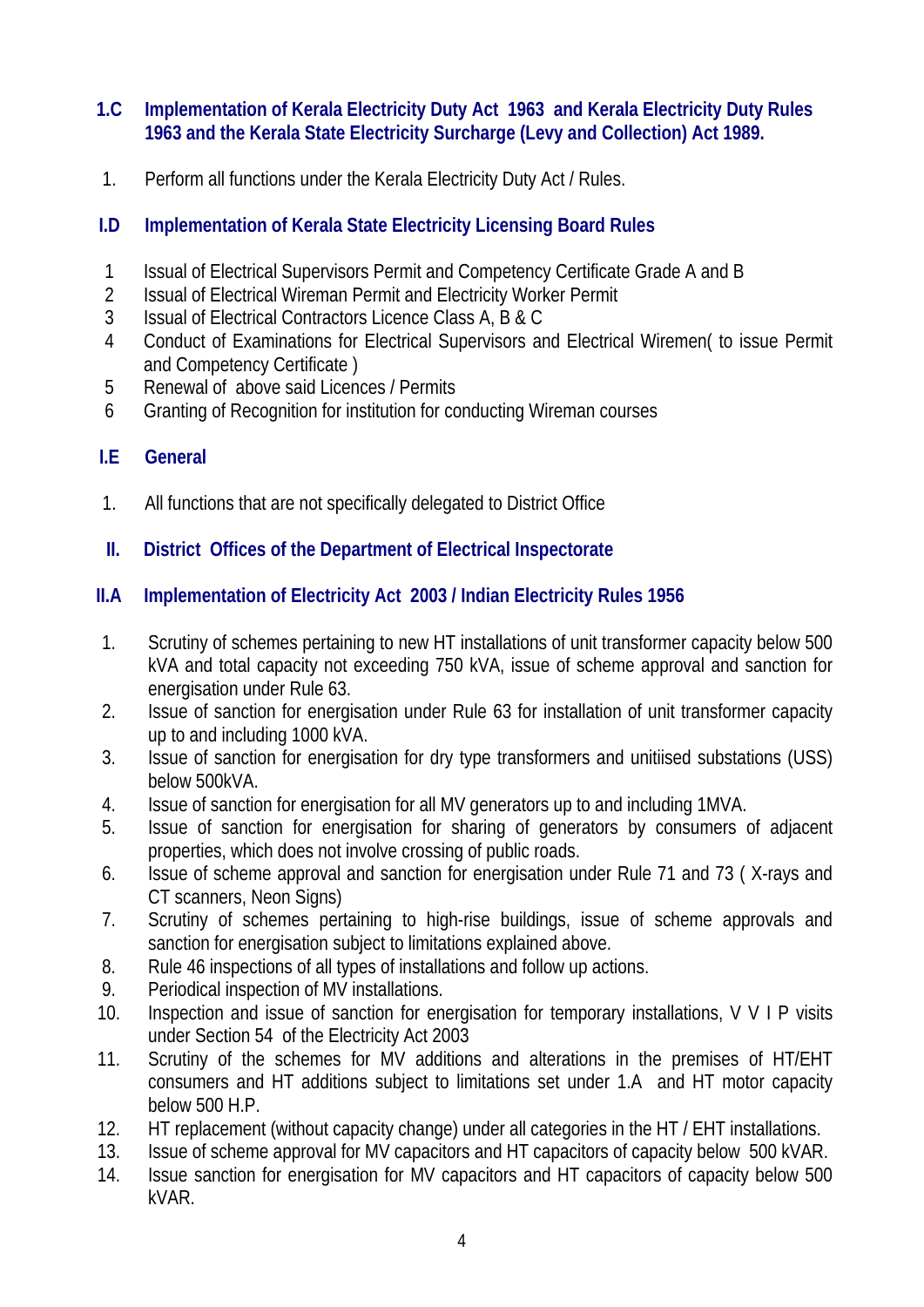- 15. Enquiry into electrical accidents and taking follow-up action.
- 16. Enquiry into complaints and interruptions and taking follow-up action.
- 17. Inspection and issue of Certificate under sub rule (3) of Rule 82 of the Indian Electricity Rules 1956
- 18 Soil Resistivity Measurement and issue of Certificate
- 19 Inspection and issue of Safety certificate for Cable TV Network

# **II.B Implementation of Kerala Cinema (Regulation) Act 1958 and Kerala Cinema (Regulation) Rules 1988**

- 1. Scrutiny of schemes of non-A/C permanent and temporary theatres, issue of scheme approval and 'D' Certificates under Rule 12 (New Installation ).
- 2. Issue of D Certificates of all categories of theatres under Rule 31 ( Periodical inspection).
- 3. Approving schemes for additions and alterations in the existing theatre installations
- 4. A/C Check inspection of Cinema theatres

**Application Forms and Fee details are available in Department Web site : www.ceikerala.gov.in**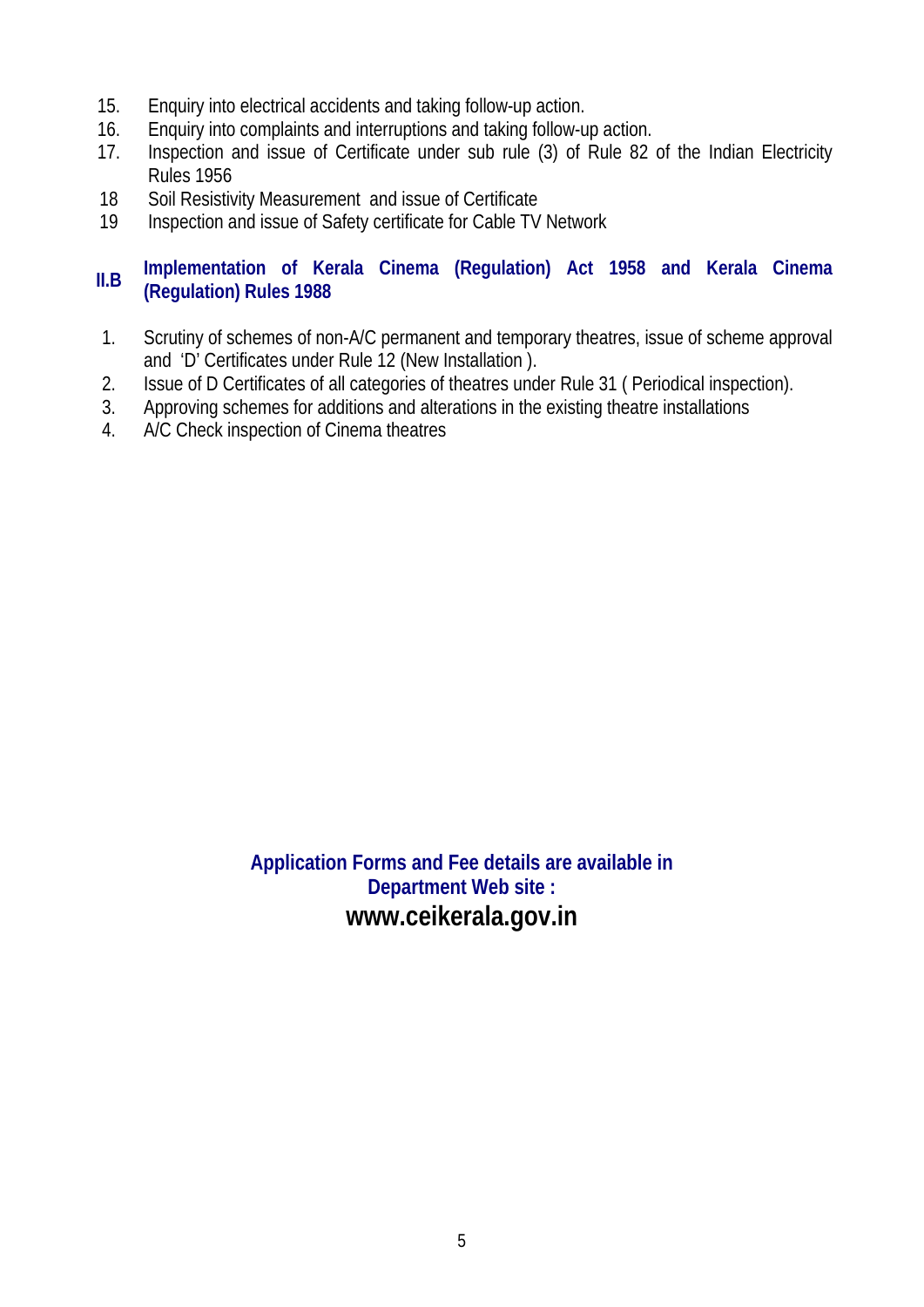# On submission of applications and requests in prescribed format,<sup>#</sup> duly filled **with relevant documents and prescribed fee #,**

### **following category of services will be provided within the listed number of working days**

| #            | <b>Category of Services</b>                                                                                    | <b>Office</b><br>Code <sup>*</sup> | <b>Working</b><br><b>Days</b> |
|--------------|----------------------------------------------------------------------------------------------------------------|------------------------------------|-------------------------------|
| $\mathsf{A}$ | Scrutiny, Approval and Inspection of Electrical Installations<br>$\bullet$                                     |                                    |                               |
|              | On Submission of Electrical Installation Scheme, after the scrutiny _For the issue of Defect report            | B                                  | 15                            |
|              | On Submission of Compliance Report after rectifying defects, For the issue of Approval of Electrical Scheme    | B                                  | 10 <sup>°</sup>               |
|              | On Submission of Completion report of work, Conducting inspection and issue of defect report / issue of Safety | B                                  | 10                            |
|              | Certificate and Sanction for Energistaiion if installation is generally in order                               |                                    |                               |
|              | On submission of Compliance Report after rectifying defects, for the issue of Safety Certificate and           | B                                  | 10                            |
|              | <b>Sanction for Energistalion</b>                                                                              |                                    |                               |
|              | For the issue of Certificate under sub rule (3) of Rule 82 of the Indian Electricity Rules 1956                | D                                  | 15                            |
|              | Soil Resistivity Measurement and issue of Certificate                                                          | D                                  |                               |
|              | Inspection and issue of Safety certificate for Cable TV Network                                                | D                                  | 15                            |
|              | Inspection and issue of Valuation Certificate for Electrical installations                                     | B                                  | 30                            |
| B            | <b>Electrical Wireman</b><br>$\bullet$                                                                         |                                    |                               |
|              | For the issue permit under exempted category _Fresh Permit and Competency Certificates _Electrical Wireman     | H                                  | 30                            |
|              | For the issue permit of successful candidate in written and practical examination                              | H                                  | 40                            |
|              | Fresh Permits & Competency Certificate_ Electrical Wireman                                                     |                                    |                               |
|              | For the issue of Permit after renewal_ Electrical Wireman                                                      | D                                  |                               |
|              | For the issue of Permit in lieu of lapsed Permit _ Electrical Wireman                                          | н                                  | 15                            |
|              | For the issue of Duplicate Permit _ Electrical Wireman                                                         | Н                                  | 15                            |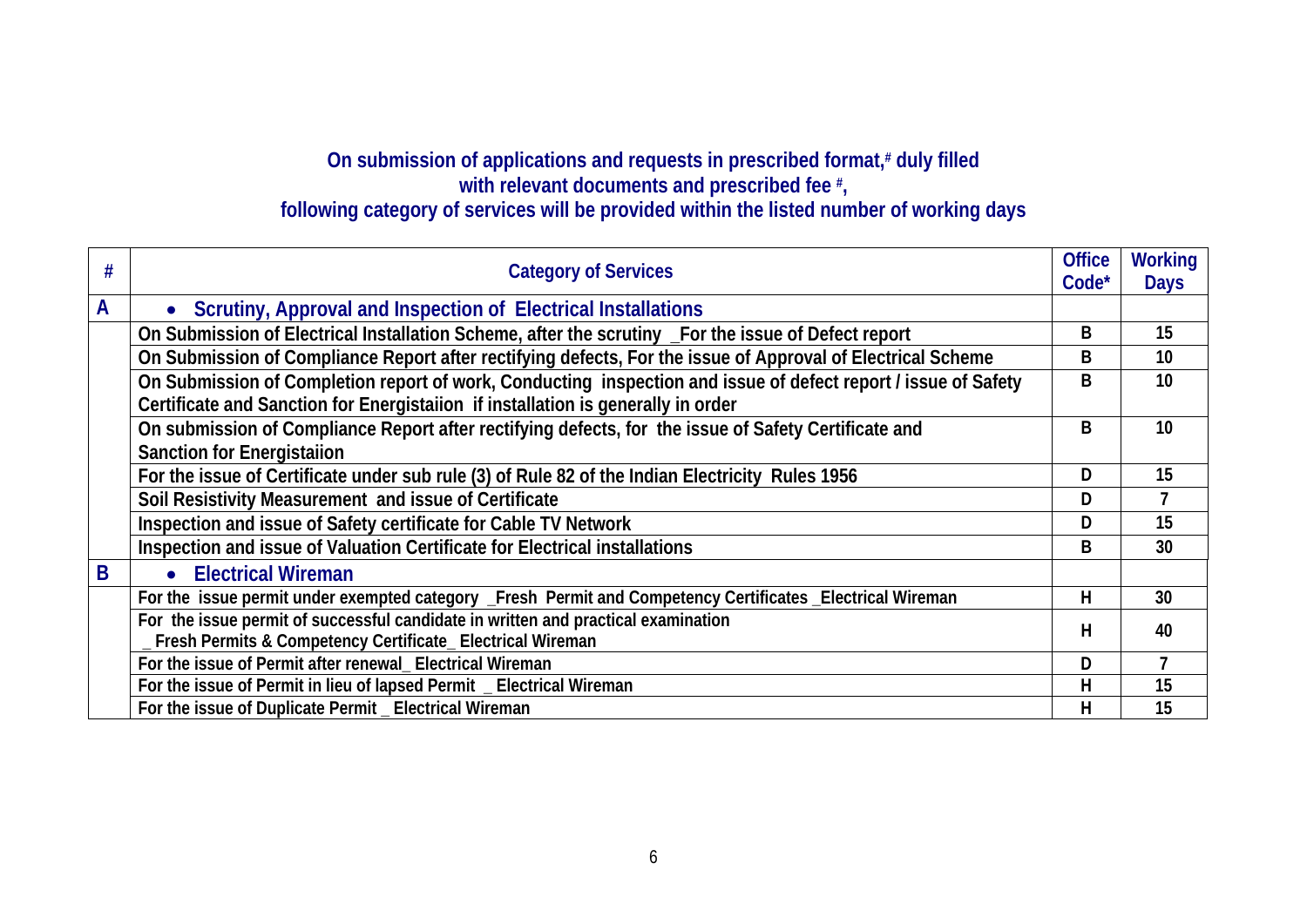# On submission of applications and requests in prescribed format,<sup>#</sup> duly filled **with relevant documents and prescribed fee #, following category of services will be provided within the listed number of working days**

| #              | <b>Category of Services</b>                                                                                                                                    | <b>Office</b><br>Code* | <b>Working</b><br><b>Days</b> |
|----------------|----------------------------------------------------------------------------------------------------------------------------------------------------------------|------------------------|-------------------------------|
| $\overline{C}$ | • Electrical Supervisor _B Grade                                                                                                                               |                        |                               |
|                | For the issue permits under exempted category _ after the Interview _Fresh Permit and Competency Certificate<br><b>Electrical Supervisor B Grade</b>           | H                      | 20                            |
|                | For issue permit of successful candidates in written and practical examination _Fresh Permits & Competency Certificate<br><b>Electrical Supervisor B Grade</b> | H                      | 20                            |
|                | For issue of Permit after renewal_ Electrical Supervisor B Grade                                                                                               | H                      | 20                            |
|                | For the issue of Permit in lieu of lapsed Permit _ Electrical Supervisor B Grade                                                                               | H                      | 20                            |
|                | For the issue of Duplicate Permit - Electrical Supervisor B Grade                                                                                              | H                      | 20                            |
| D              | • Electrical Supervisor_A Grade                                                                                                                                |                        |                               |
|                | For the issue permits under exempted category _ after the Interview _Fresh Permit and Competency                                                               | H                      | 30                            |
|                | Certificate_Electrical Supervisor A Grade                                                                                                                      |                        |                               |
|                | For the issue of Permit after renewal_ Electrical Supervisor A Grade                                                                                           | H                      | 20                            |
|                | For the issue of Permit in lieu of lapsed Permit _ Electrical Supervisor A Grade                                                                               | H                      | 30                            |
|                | For the issue of Duplicate Permit - Electrical Supervisor A Grade                                                                                              | H                      | 20                            |
| E              | • Electrical Contractor_Class 'A'                                                                                                                              |                        |                               |
|                | For the issue of Fresh Licence _ Electrical Contractor_Class 'A'                                                                                               | H                      | 30                            |
|                | For the issue of Licence after Renewal _ Electrical Contractor_Class 'A'                                                                                       | H                      | 20                            |
|                | For the issue of licence in lieu of lapsed Licence _ Electrical Contractor _Class 'A'                                                                          | н                      | 20                            |
|                | For the issue of duplicate Licence _ Electrical Contractor Class 'A'                                                                                           | H                      | 30                            |
| $\mathsf{F}$   | • Electrical Contractor_Class 'B'                                                                                                                              |                        |                               |
|                | For the issue of Fresh Licence _ Electrical Contractor_Class 'B'                                                                                               | н                      | 20                            |
|                | For the issue of Licence after Renewal _ Electrical Contractor_Class 'B'                                                                                       | H                      | 20                            |
|                | For the issue of licence in lieu of lapsed Licence _ Electrical Contractor _Class 'B'                                                                          | H                      | 20                            |
|                | For the issue of duplicate Licence _ Electrical Contractor Class 'B'                                                                                           | H                      | 20                            |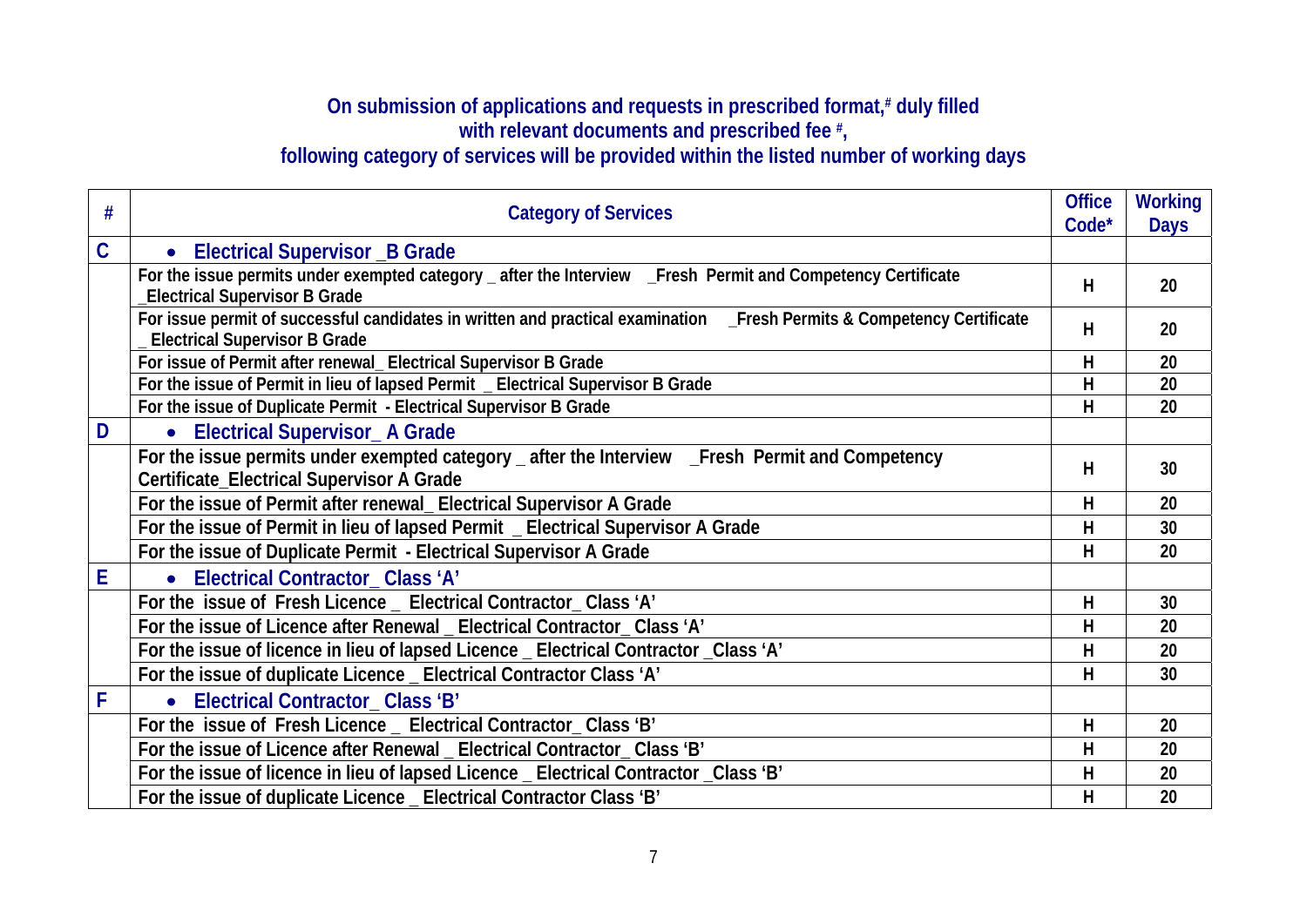# On submission of applications and requests in prescribed format,<sup>#</sup> duly filled **with relevant documents and prescribed fee #, following category of services will be provided within the listed number of working days**

|   | <b>Category of Services</b>                                                                                   | <b>Office</b><br>Code <sup>*</sup> | <b>Working</b><br><b>Days</b> |
|---|---------------------------------------------------------------------------------------------------------------|------------------------------------|-------------------------------|
| G | Electrical Contractor_Class 'C'<br>$\bullet$                                                                  |                                    |                               |
|   | For the issue of Fresh Licence _ Electrical Contractor_Class 'C'                                              | Н                                  | 20                            |
|   | For the issue of Licence after renewal _ Electrical Contractor_Class 'C'                                      | D                                  | 15                            |
|   | For the issue of licence in lieu of lapsed Licence _ Electrical Contractor _Class 'C'                         | н                                  | 15                            |
|   | For the issue of duplicate Licence _ Electrical Contractor Class 'C'                                          | Н                                  | 15                            |
| H | • Other services _ Kerala State Electricity Licensing Board                                                   |                                    |                               |
|   | For the issue permit (under exempted category) after scope modification _Electrical Supervisors Grade A and B | н                                  | 30                            |
|   | For Additional Staff enrolment under Electrical contractor (Wireman/Supervisor)                               | н                                  |                               |
|   | For the issue of recognition/renewal of Institute for Electrical Wireman and Electrical Supervisor            | н                                  | 20                            |
|   | For the issue of Competency Certificate and Permits for Cable jointing                                        | н                                  | 20                            |
|   | For Recommending the issue of C_ Class Electrical Contractor after conducting interview (to KSELB)            | D                                  |                               |
|   | • Cinema Operators                                                                                            |                                    |                               |
|   | For the issue of Fresh Licence _ Cinema Operator                                                              | Н                                  | 20                            |
|   | For the issue of Licence after renewal _ Cinema Operator                                                      | D                                  |                               |
|   | For the issue of licence in lieu of lapsed Cinema Operator                                                    | н                                  | 20                            |
|   | For the issue of duplicate Licence _ Cinema Operator                                                          | н                                  | 20                            |

#### **Office Code \***

**H Service available in the office of the Chief Electrical Inspector, Department of Electrical Inspectorate** 

**D** Service available in District Office, Department of Electrical Inspectorate

**B Service available in the office of the Chief Electrical Inspector and in the District Office, Department of Electrical Inspectorate** 

**# Application Forms and Fee details are available in Department Web site : www.ceikerala.gov.in**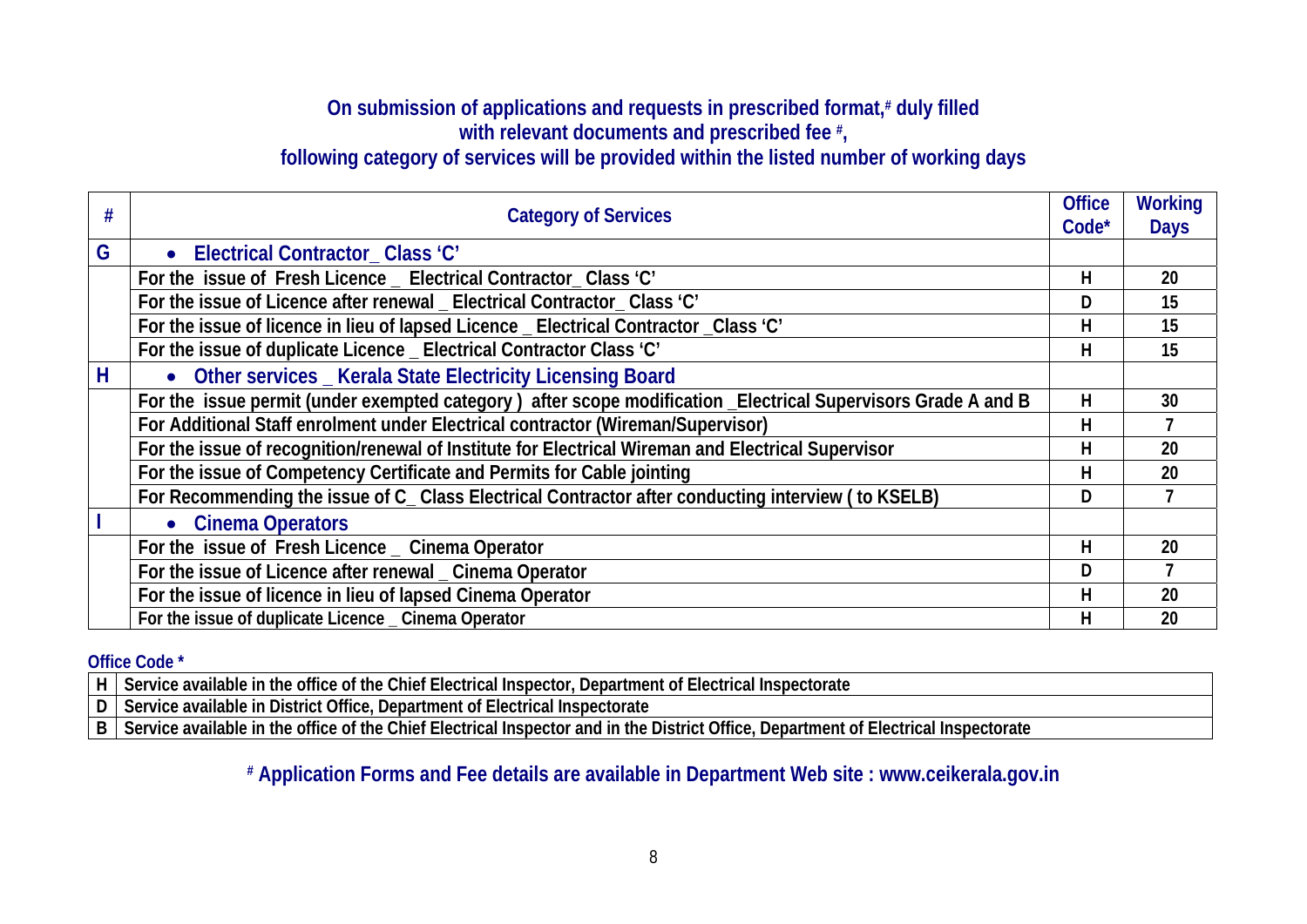### **Addresses and Telephone Numbers of Department of Electrical Inspectorate Offices**

**Office of the Chief Electrical Inspector to Government of Kerala**  Department of Electrical Inspectorate Housing Board Buildings Shanthi Nagar, Thiruvananthapuram 695 001

Phone: 0471 2331104 ( Office ), 0471 2331159 (EI, DyCEI), 0471 2330291 (Addl.CEI), 0471 2330558 ( CEI ) Fax : 0471 2330291, Email : cei@ceikerala.gov.in Web site : www.ceikerala.gov.in

Kerala State Electricity Licensing Board Enquiry \_ Phone : 0471 2115390

### **Electrical Inspectorate,**

Civil Station, Kasaragod 670 121 Phone: 04994 256930, Email : eiksd@ceikerala.gov.in

#### **Electrical Inspectorate,**

Kauser Complex, 2nd Floor, Caltex Junction, Civil Station P.O. Kannur 670 002 Phone: 0497 2700882, Email : eiknr@ceikerala.gov.in

#### **Electrical Inspectorate,**

Near Govt. Ayurveda Hospital, Emily Road, Kalpatta P O, Wayanad 673 121 Phone: 04936 206925, Email : eiwyd@ceikerala.gov.in

**Electrical Inspectorate,**  Civil Station New Block, Up Hill P.O., Malappuram 676 505. Phone: 0483 2734879, Email : eimpm@ceikerala.gov.in

#### **Electrical Inspectorate,**

Ninan's Complex Mettupalayam Street, Palakkad 678 001. Phone: 0491 2548023, Email : eipkd@ceikerala.gov.in

**Electrical Inspectorate,**  'B' Block, Civil Station, Kozhikode 673 020. Phone: 0495 2370226, Email : eikkd@ceikerala.gov.in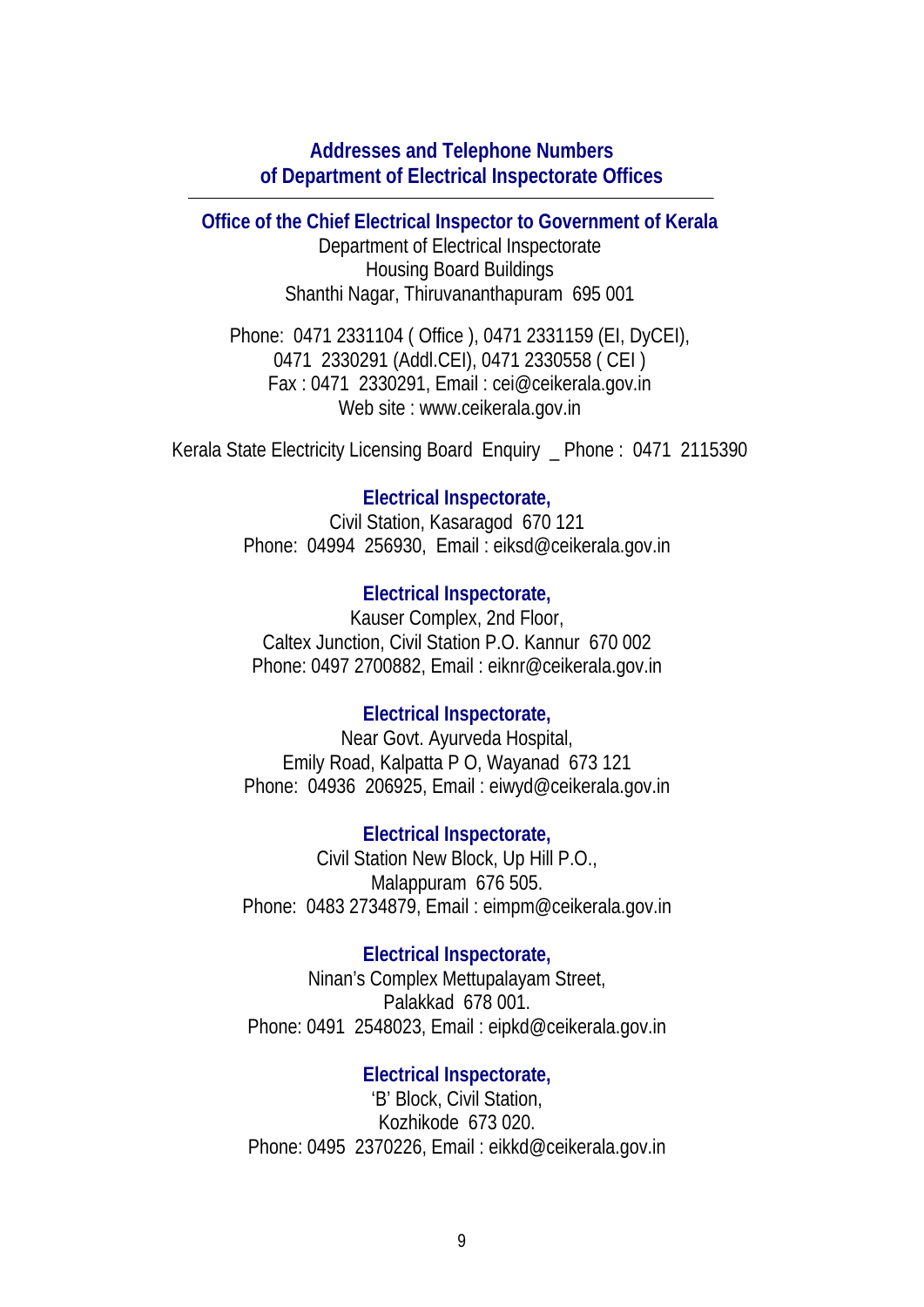#### **Addresses and Telephone Numbers of Department of Electrical Inspectorate Offices**

### **Electrical Inspectorate,**

Bellmouth Buildings, Round South, Kuruppam Road,Thrissur 680 001. Phone: 0487 2423280, Email: eitcr@ceikerala.gov.in

#### **Electrical Inspectorate,**

Thoppil Estate, Janatha Junction, Vyttila, Ernakulam 682 019. Phone: 0484 2307309, Email : dyceiekm@ceikerala.gov.in

#### **Electrical Inspectorate,**

Star Junction,Kottayam South P.O.,Kottayam 686 039. Phone: 0481 2568878, Email : eiktm@ceikerala.gov.in

#### **Electrical Inspectorate,**

Palakkatt Kunnel buildings,Moolamattom,Idukki 685 589 Phone: 04862 2253465, Email : eiidk@ceikerala.gov.in

#### **Electrical Inspectorate,**

Thirumala Devaswam Buildings, Near Iron Bridge, Alappuzha 688 001. Phone: 0477 2252229, Email : eialp@ceikerala.gov.in

### **Electrical Inspectorate,**

Panthottathil Buildings,College Road, Pathanamthitta 689 645. Phone: 0468 2223123, Email : eipta@ceikerala.gov.in

#### **Electrical Inspectorate,**

Municipal Buildings,Chinnakada, Kollam 691 001 Phone: 0474 2743619, Email : eiklm@ceikerala.gov.in

### **Electrical Inspectorate,**

4th Floor,Corporation Buildings, Vikas Bhavan P.O.,Thiruvananthapuram 695 033. Phone: 0471 2322934, Email : eitvm@ceikerala.gov.in

#### **Meter Testing and Standards Laboratory**

Department of Electrical Inspectorate College of Engineering PO,Thiruvananthapuram 695 016. Phone: 0471 2591080, Email : eimtsl@ceikerala.gov.in